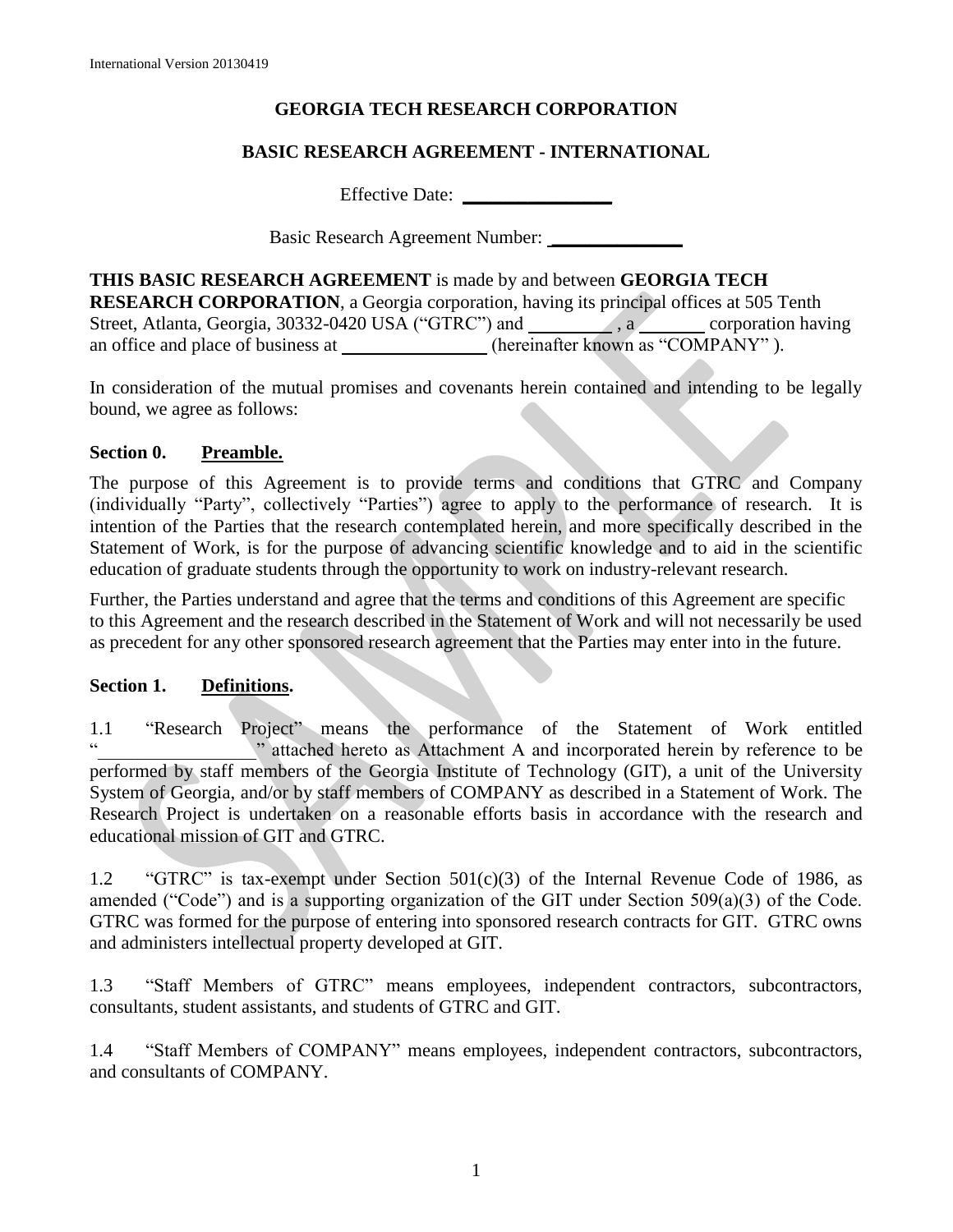1.5 "Project Intellectual Property" means any intellectual property, including, without limitation, any inventions, improvements and discoveries, including all computer software, works, material and data, whether protectable by patent, or copyright, created and/or first reduced to practice in the course of performance of work under the Research Project.

1.6 "Background Intellectual Property" means all GTRC, COMPANY, and third party intellectual property, including but not limited to inventions, patents, trademarks, copyrights, computer software, and tangible analysis techniques created and/or first reduced to practice prior to or outside the scope of the Research Project.

1.7 "GTRC Sole Intellectual Property" means individually and collectively all Project Intellectual Property that is created and/or first reduced to practice solely by GTRC Staff Members.

1.8 "COMPANY Sole Intellectual Property" means individually and collectively all Project Intellectual Property that is created and/or first reduced to practice solely by COMPANY Staff Members.

1.9 "Joint Intellectual Property" means individually and collectively all Project Intellectual Property which is created and/or first reduced to practice jointly by Staff Members of GTRC and COMPANY.

1.10 "Field of Use" means

1.11 "Proprietary Information" means any data or information having commercial value which may include but not be limited to data, data bases, product plans, strategies, forecasts, research procedures , marketing techniques and materials, customer names and other information related to customers, price-lists, pricing policies and financial information which the Parties consider sensitive and which is not generally known to the public.

# **Section 2. Term.**

2.1 GTRC shall undertake the Research Project during the term of this Agreement which shall commence upon ("Effective Date") and shall continue through unless ("Effective Date") and shall continue through unless sooner terminated or extended in accordance with the terms of this Agreement.

# **Section 3. Compensation and Expenses; Contract Cost Limitation.**

3.1 COMPANY agrees to reimburse GTRC for the actual and indirect costs incurred by GTRC in the performance of the Research Project, which shall not exceed U.S. Dollars (\$\_\_\_\_\_\_\_\_\_\_\_) without first obtaining the written approval of COMPANY ("Contract Cost Limitation"). GTRC reserves the right to modify its direct and indirect rates effective July 1 each year.

3.2 COMPANY shall make all payments required to GTRC in United States Dollars (USD) in full and without any deductions of any kind, including but not limited to any withholding, transfer fees, duties or other such items. If any tax is imposed by any government or agency outside of the United States Government which must be paid by or for the account of GTRC with respect to, or deducted or withheld in any form from, any amount payable by COMPANY to GTRC, then the amount payable by the COMPANY to GTRC shall be increased such that the amount received by GTRC after such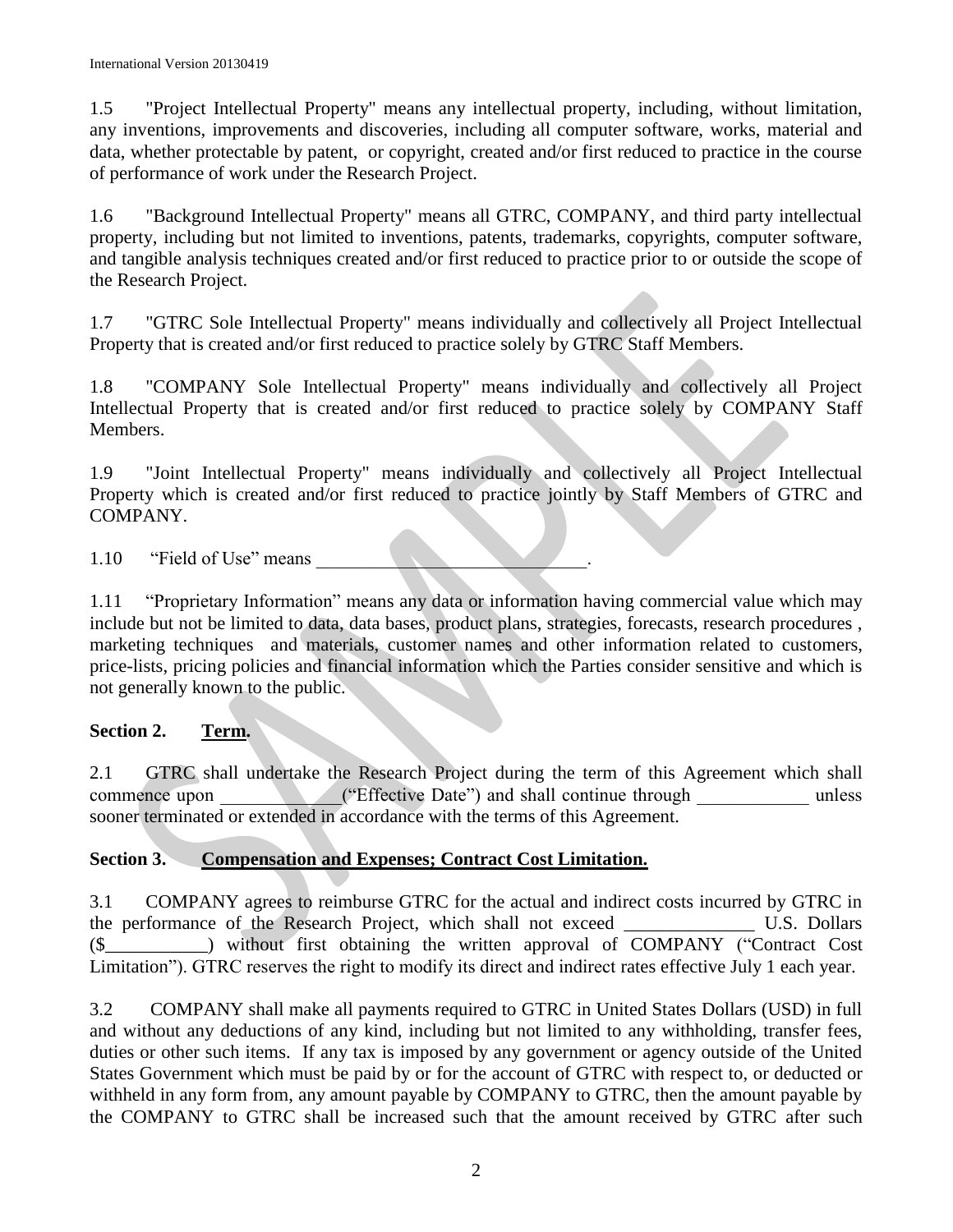deduction or withholding is equal to the amount invoiced by GTRC as if no such deduction or withholding was made from the gross amount.

3.3 COMPANY shall make an advance payment of \_\_\_\_ percent (\_\_%) of the Contract Cost Limitation. The advance payment shall be applied towards payment of the final invoice. On a monthly basis thereafter, GTRC will submit its invoices to COMPANY for the previous month's work, including direct and indirect costs. COMPANY agrees to pay each invoice within thirty (30) days of the invoice date. Any invoice not paid within thirty (30) days of the invoice date will be considered delinquent and subject to one and one-half percent (1.5%) per month fee for each month or fraction thereof, until payment is received.

|     | <b>COMPANY</b>                                               |  |
|-----|--------------------------------------------------------------|--|
|     | <b>BILLING ADDRESS:</b>                                      |  |
|     |                                                              |  |
|     |                                                              |  |
|     |                                                              |  |
|     | <b>Attention:</b>                                            |  |
|     |                                                              |  |
|     | <b>Title:</b>                                                |  |
|     | <b>Phone Number:</b>                                         |  |
|     | <b>FAX Number:</b>                                           |  |
|     | <b>Billing Reference Number:</b>                             |  |
|     |                                                              |  |
| 3.4 | COMPANY will make payments to:                               |  |
|     |                                                              |  |
|     | <b>GEORGIA TECH RESEARCH CORPORATION</b><br>P. 0. Box 100117 |  |
|     | Atlanta, Georgia 30384-0117                                  |  |
|     |                                                              |  |
|     | For electronic payments:                                     |  |
|     | Georgia Tech Research Corporation                            |  |
|     | c/o Bank of America                                          |  |
|     | 600 Peachtree Street, NE                                     |  |
|     | Atlanta, GA 30308 USA                                        |  |
|     | Account No. 0100825661                                       |  |
|     | <b>SWIFT Code: BOFAUS3N</b>                                  |  |
|     | ABA No. 061000052                                            |  |

3.5 GTRC may choose to discontinue performance of the Research Project if COMPANY fails to pay any GTRC invoice within the time specified above. GTRC will not be obligated to incur costs in excess of the Contract Cost Limitation.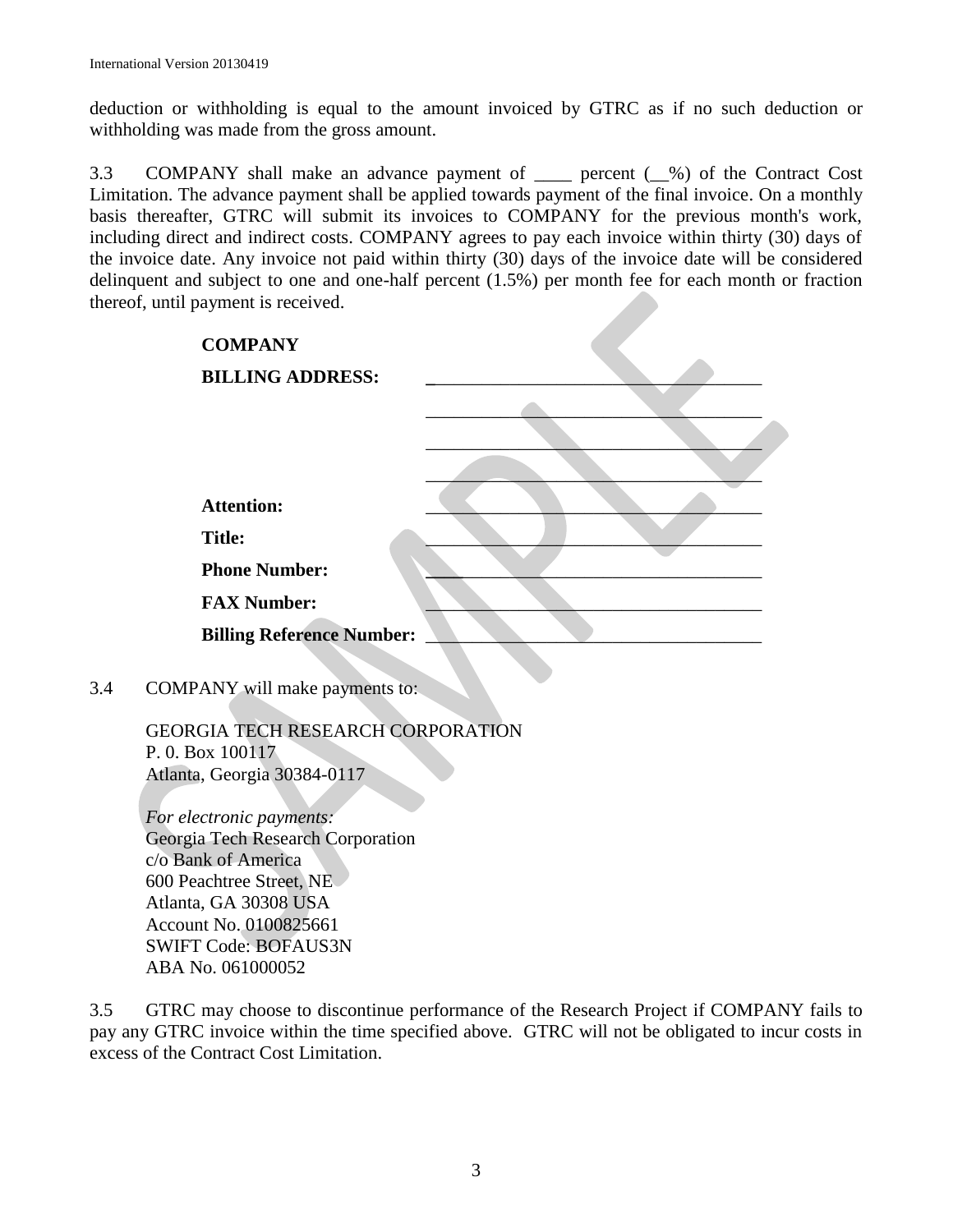### **Section 4. Reports.**

4.1 GTRC will provide COMPANY a final report summarizing the results of the Research Project.

## **Section 5. Publicity.**

5.1 Each Party agrees not to authorize or commission the publication of any promotional materials containing any reference to the other Party without the prior written approval of the other Party; provided however that, GTRC and GIT may include COMPANY'S name and Research Project title in listings of research sponsors. The provisions of this Section shall survive termination of this Agreement.

### **Section 6. Proprietary Information and Confidentiality**

6.1 In the course of performing under this Agreement, COMPANY may disclose to GTRC COMPANY Proprietary Information, and GTRC may disclose to COMPANY GTRC Proprietary Information pursuant to proposing to or soliciting from the other Party research proposals and performing the Research Project (hereinafter referred to as "Purpose").

6.2 GTRC agrees to hold in confidence and not disclose any and all COMPANY Proprietary Information received from COMPANY hereunder. COMPANY agrees to hold in confidence and not disclose any and all GTRC Proprietary Information received from GTRC hereunder. The confidentiality obligations of each Party receiving Proprietary Information shall extend for three (3) years from the Effective Date of this Agreement. Unless otherwise permitted by this Agreement, each Party shall use the Proprietary Information only for and to the extent required to accomplish the Purpose under this Agreement. The Parties shall only disclose the Proprietary Information to those Staff Members that have a legitimate business need for such information and only for and to the extent required to accomplish the Purpose of this Agreement or to exercise the rights granted under this Agreement. Notwithstanding the foregoing, GTRC may disclose Proprietary Information to GIT provided that GIT is obligated to GTRC under terms at least as restrictive as those contained in this Agreement not to disclose Proprietary Information to any other third party. Either Party may disclose the other Party's Proprietary Information to its affiliates, contractors, and consultants that are under a written obligation of confidentiality no less restrictive than contained herein, to the extent necessary to accomplish the Purpose of this Agreement.

6.3 Written information exchanged hereunder shall be clearly marked with an appropriate stamp or legend "Proprietary Information." Markings such as "In Confidence", "Proprietary", "GTRC Use Only" or "COMPANY Use Only" shall be sufficient. Non-written information exchanged hereunder shall only be considered Proprietary Information if, at the time of such disclosure, the Proprietary Information being disclosed is identified as proprietary and the disclosing Party provides the receiving Party with a writing which clearly identifies the nature and content of the disclosed information within thirty (30) days after such disclosure.

6.4 Neither Party shall be liable to the other Party for the disclosure of Proprietary Information that:

a. is published or otherwise in the public domain through no fault of the receiving Party; or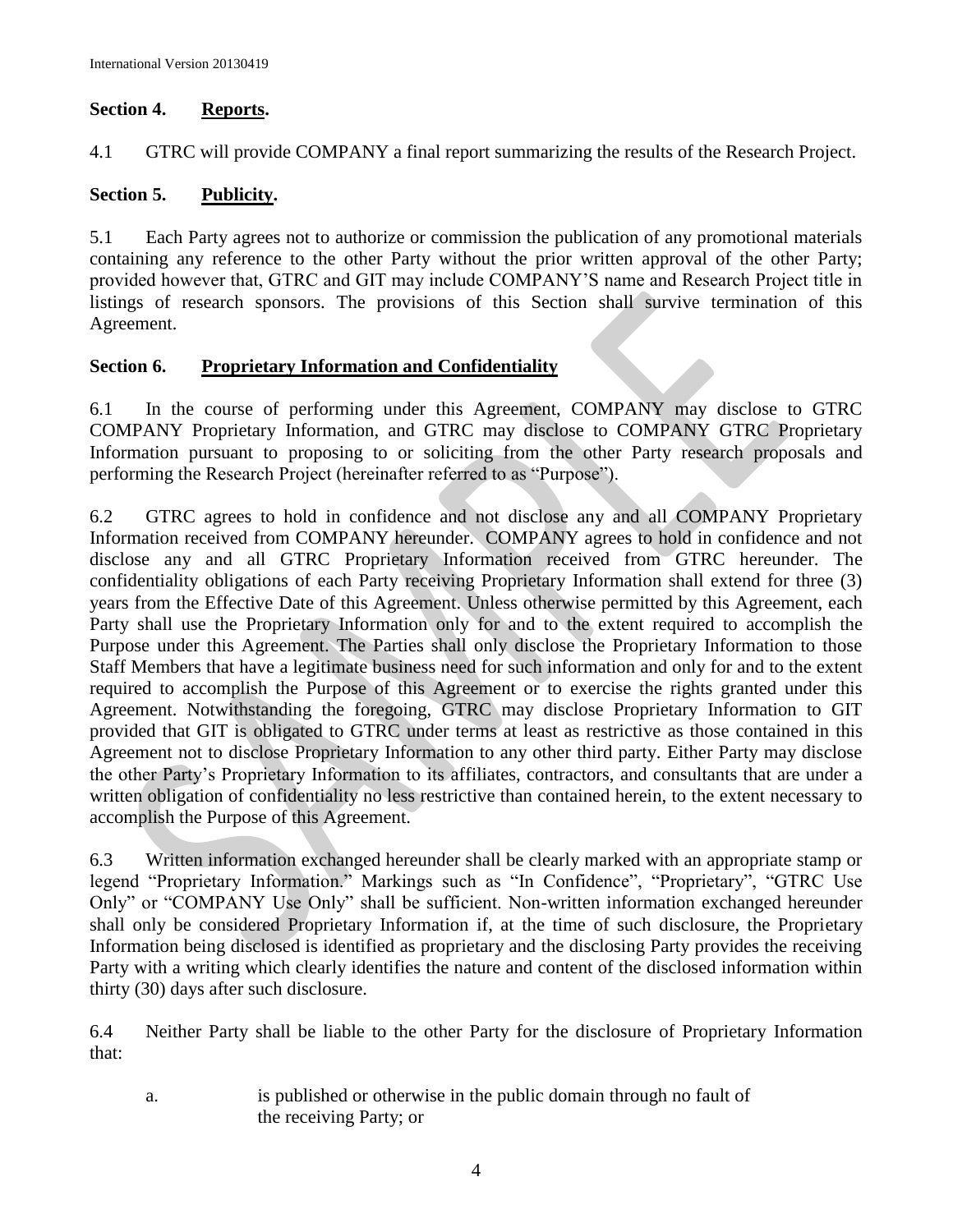- b. can be demonstrated by the receiving Party to have been in its possession prior to receipt under this agreement; or
- c. is obtained by the receiving Party without restriction from a third party; or
- d. is independently developed by the receiving Party by individuals who have not had either direct or indirect access to such information; or
- e. is disclosed by the receiving Party to a third party with the written approval of the disclosing Party without any restriction.

6.5The receiving Party shall, at the disclosing Party's written request or upon expiration or upon termination of this Agreement, promptly return or destroy all materials, and/or samples furnished under this Agreement, including all copies thereof. The receiving shall have the right to retain one copy of such written information in its files for record purposes only.

6.6 In furnishing any information hereunder, the disclosing Party makes no warranty, guarantee or representation; either expressed or implied, as to its adequacy, accuracy, sufficiency or freedom from defects or that the use or reproduction of any information shall be free from any patent, trade secret, trademark or copyright infringement. The disclosing Party shall not be liable for damages of whatever kind or for any costs, expenses, risks, or liabilities as a result of the other Party's receipt or use of, or reliance on, any such information furnished hereunder.

# **Section 7. Intellectual Property.**

7.1 Intellectual Property Rights.

a. Background Intellectual Property Rights. All Background Intellectual Property is the separate intellectual property of COMPANY or GTRC, respectively, and is not affected by this Agreement. This Agreement shall not be construed as implying that either Party hereto shall have the right to use Background Intellectual Property of the other in connection with this Agreement, except as otherwise provided.

b. GTRC Sole Intellectual Property Rights. All right, title and interest to all GTRC Sole Intellectual Property shall be owned solely and exclusively by and vest entirely in GTRC.

c. Company Sole Intellectual Property Rights. All right, title and interest to all COMPANY Sole Intellectual Property shall be owned solely and exclusively by and vest entirely in COMPANY.

d. Joint Intellectual Property Rights. All right, title and interest to all Joint Intellectual Property shall be jointly owned by GTRC and COMPANY.

e. Upon GTRC's receipt of a written invention disclosure describing any GTRC Sole Intellectual Property or Joint Intellectual Property developed under this Agreement, it shall notify COMPANY in writing and provide all available, pertinent information for evaluation by COMPANY.

7.2. Licensing Rights of Intellectual Property.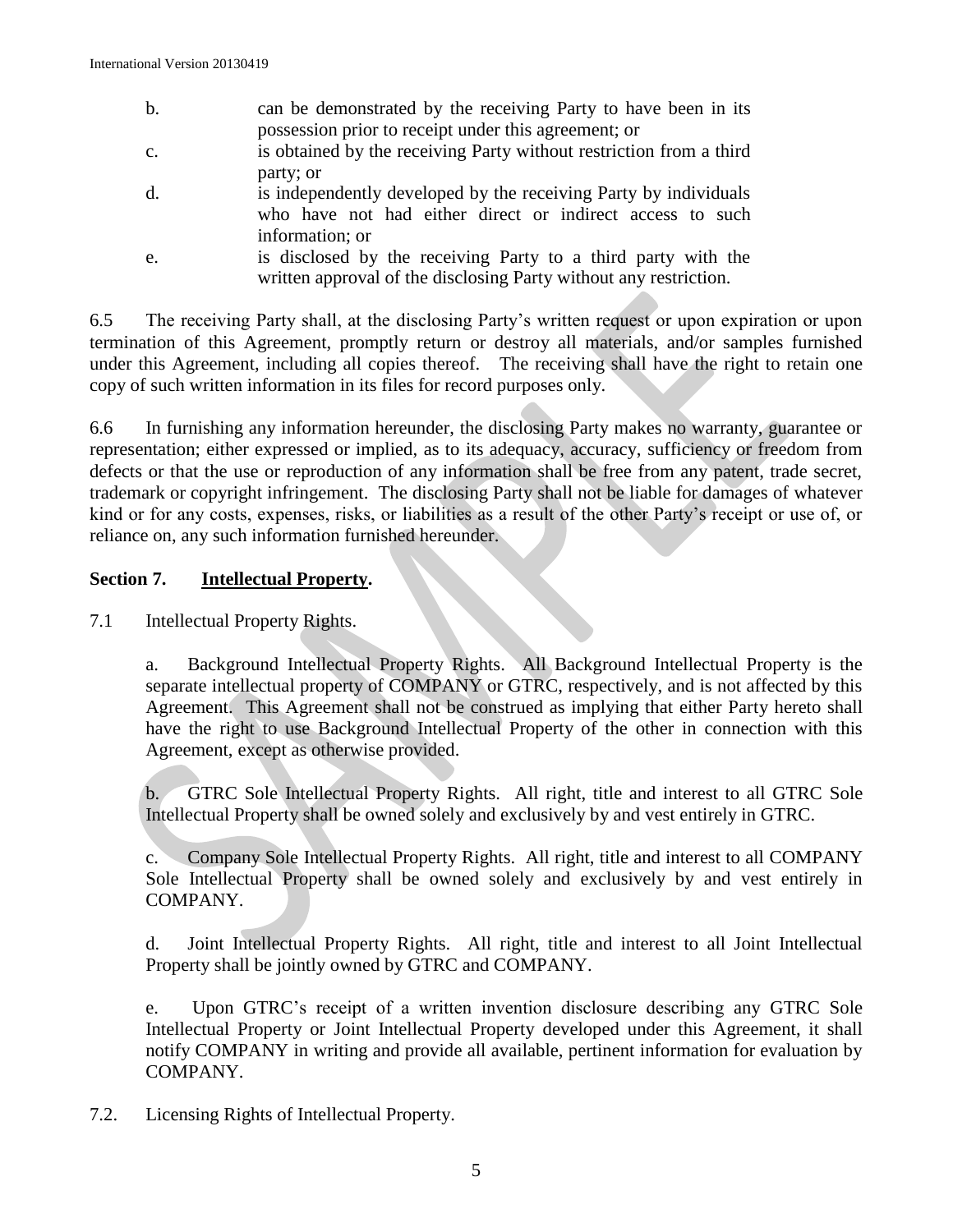a. GTRC grants to COMPANY an option to negotiate an exclusive license, in the Field of Use and subject to any existing third party rights, to any GTRC Sole Intellectual Property and GTRC's rights in any Joint Intellectual Property. Any such license shall be negotiated in good faith on fair and reasonable terms by GTRC and COMPANY.

b. The period of COMPANY's option shall commence upon disclosure of the Project Intellectual Property and terminate six (6) months after disclosure of such Project Intellectual Property. COMPANY shall exercise its right by written notice to GTRC, prior to the expiration of the six (6) month term, of its desire to license such Project Intellectual Property. If COMPANY and GTRC do not execute a licensing agreement within three (3) months of COMPANY's written exercise of its option, GTRC shall be under no obligation to license such Project Intellectual Property to COMPANY.

c. Notwithstanding anything to the contrary contained herein, COMPANY hereby grants to GTRC and GTRC hereby reserves for itself and GIT and irrevocable, world-wide, fully-paid non-exclusive license in and to all GTRC Sole Intellectual Property and Joint Intellectual Property for educational and research and development purposes, whether alone or with a third party.

d. Upon request, and via a separate confirmatory license, GTRC shall grant to COMPANY a non-exclusive, royalty-free license to any GTRC Sole Intellectual Property in accordance with the terms and conditions of said confirmatory license. The confirmatory license shall be substantially in the form the license attached hereto as Attachment B.

e. COMPANY hereby grants to GTRC a fully paid-up, royalty-free license under COMPANY Sole Intellectual Property first conceived or reduce to practice under this Research Agreement, to use such COMPANY Sole Intellectual Property solely for its own internal academic and research purposes.

f. Neither Party may invoke the Cooperative Research and Technology Enhancement (CREATE) Act of 2004, P.L. 108-453, with respect to any invention that is developed pursuant to this Agreement without the prior written consent of the other Party, such consent to include specific reference to the invention for which the benefits of the CREATE Act are claimed.

g. Nothing in this Section 7.2 to the contrary withstanding, any grant of intellectual property rights by GTRC to COMPANY hereunder, is specifically conditioned upon the compliance of such grant of intellectual property rights to applicable U.S. export control laws and regulations.

# **Section 8. Publication.**

8.1 GTRC and GIT may catalog and place reports of the Research Project in the GIT Library as to ensure that such results are available to the interested public, and GTRC and GIT may use any results non-proprietary to COMPANY in their research and educational programs. COMPANY recognizes that the results of the Research Project must be publishable and agrees that Staff Members engaged in the Research Project shall be permitted to present at symposia, national or regional professional meetings, and to publish in journals, theses or dissertations, or otherwise of their own choosing, the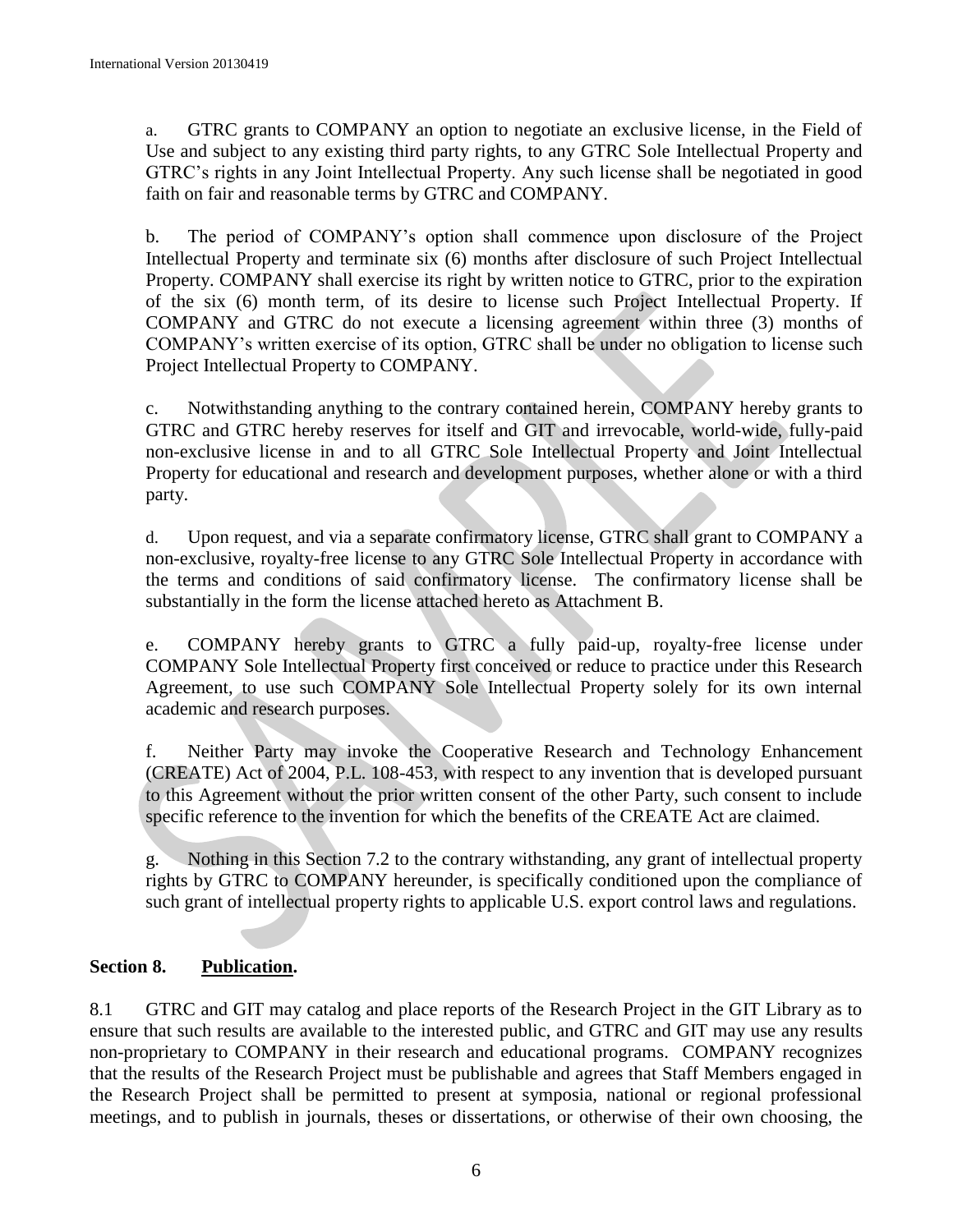results of the Research Project. GTRC will give COMPANY an opportunity for thirty (30) days prior to the proposed submission of any publication or presentation to review such publication and, if necessary, request GTRC to delete any reference to COMPANY'S Proprietary Information included in the publication or presentation. Furthermore, COMPANY shall have the right to request a delay in publication for up to thirty (30) additional days, if necessary, to allow for filing of patents by the appropriate Party if such publication contains patentable subject matter. The right of review COMPANY has under this Section 8 shall terminate twelve (12) months from completion of the Research Project. In no event shall any of COMPANY'S Proprietary Information be included in any publication without written authorization from COMPANY.

# **Section 9. Indemnity.**

9.1 COMPANY agrees to and does hereby indemnify, hold harmless and save from liability GTRC, Staff Members of GTRC, and the Board of Regents of the University System of Georgia, including their officers, and employees from and against any and all claims, demands and actions arising out of or relating to COMPANY'S commercial use of intellectual property which may be licensed to COMPANY under Section 7 of this Agreement.

# **Section 10. Disclaimer.**

10.1 GTRC AND GIT DISCLAIM ANY AND ALL WARRANTIES BOTH EXPRESS AND IMPLIED WITH RESPECT TO THE RESEARCH TO BE PERFORMED HEREUNDER AND ANY DELIVERABLES RESULTING THEREFROM, INCLUDING THEIR CONDITION, CONFORMITY TO ANY REPRESENTATION OR DESCRIPTION, THE EXISTENCE OF ANY LATENT OR PATENT DEFECTS THEREIN, THEIR MERCHANTABILITY OR FITNESS FOR A PARTICULAR USE OR PURPOSE, VALIDITY OF ANY INTELLECTUAL PROPERTY RIGHTS OR CLAIMS, OR NONINFRINGEMENT OF ANY THIRD PARTY INTELLECTUAL PROPERTY RIGHTS.

# **Section 11. Limitation of Liability.**

11.1 The cumulative liability of GTRC to COMPANY for all claims, demands or actions arising out of or relating to this Agreement, the Research Project to be performed hereunder and any deliverables resulting therefrom, will not exceed the total amount paid to GTRC hereunder during the twelve (12) months immediately preceding such claim, demand or action. Without limiting the foregoing, in no event shall GTRC be liable for any business expense, machine down time, loss of profits, any incidental, special, exemplary or consequential damages, or any claims or demands brought against COMPANY or COMPANY'S customers even if GTRC has been advised of the possibility of such claims and demands. The foregoing limitation of liability will survive any termination of this Agreement and will apply without regard to any other provision of this Agreement that may have been breached or have been proven ineffective.

# **Section 12. Termination.**

12.1 COMPANY may terminate this Agreement hereunder for any reason upon thirty (30) days written notice to GTRC. Notwithstanding the foregoing, this Agreement shall not terminate prior to the expiration of an academic semester if such written termination was for convenience.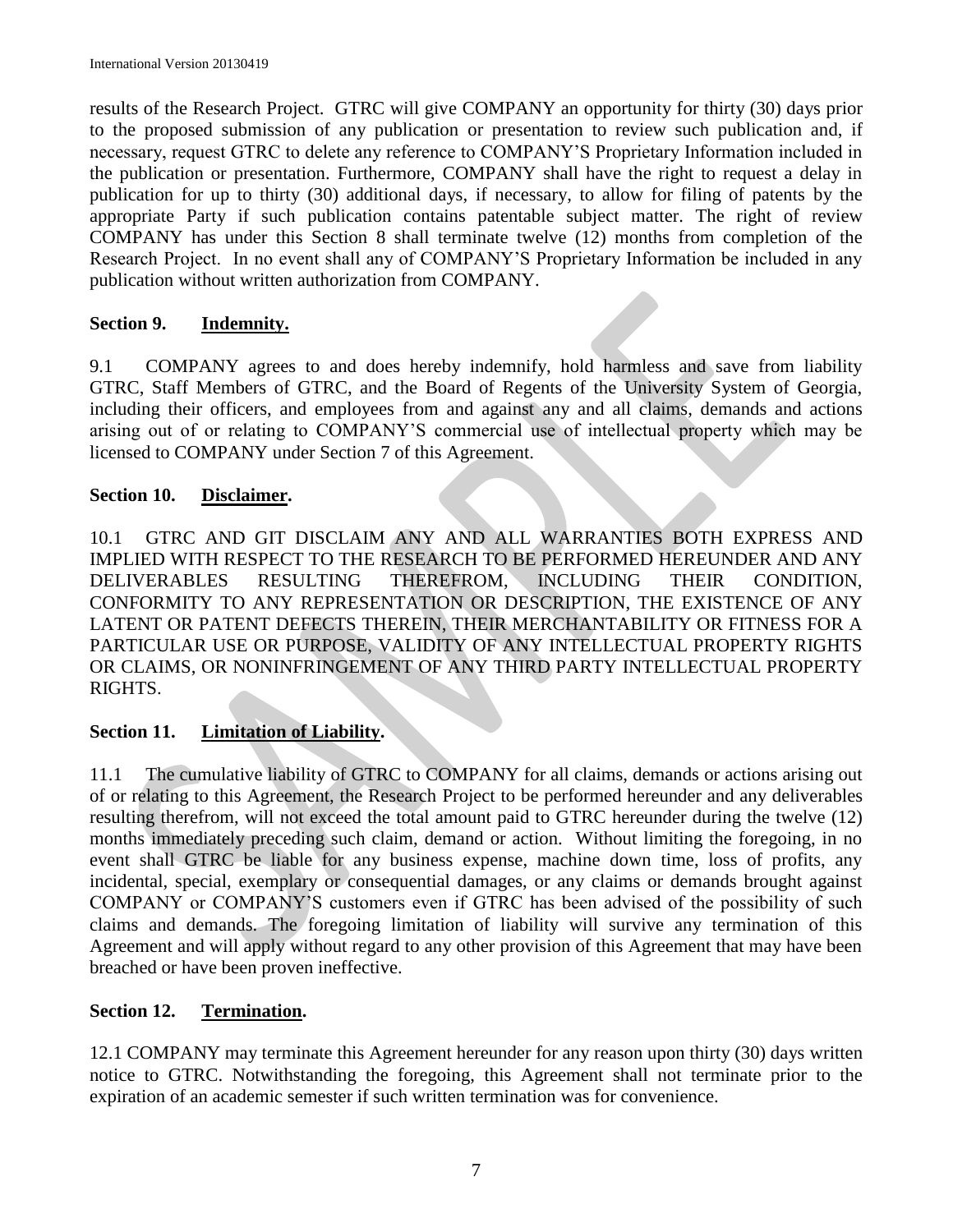12.2 GTRC may terminate this Agreement upon thirty (30) days prior written notice in the event (i) that GTRC determines that continued performance of this Agreement could jeopardize its continued tax-exempt status under the Code or result in a violation of any tax covenants made by GTRC in connection with the issuance of tax-exempt bonds, (ii) that GTRC's compliance with applicable policies, laws and regulations preclude performance under this Agreement, (iii) of a material breach by COMPANY of any term or provision hereof, provided such breach remains uncured at the end of said thirty (30) day period , or (iv) of a Force Majeure event (as defined below) precludes performance of the obligations set forth in this Agreement. A Force Majeure event shall mean fire, flood, explosion, lightning, windstorm, earthquake, discontinuity in the supply of power, governmental interference (beyond the control of the parties), civil commotion, riot, war, strikes, labor disturbance, transportation difficulties, labor shortage or any other cause beyond its reasonable control. Such notice of a breach shall include a reasonable description of the facts surrounding the alleged breach and a proposed course of action to cure said breach.

12.3 COMPANY shall pay GTRC any costs which have accrued or been encumbered up to the actual date of termination under this Section and shall not be relieved of the obligation to pay such costs because of termination under this Section.

# **Section 13. Export Control.**

13.1GTRC is subject to United States laws and regulations controlling the export of goods, software and technology including technical data, laboratory prototypes and other commodities, including "deemed exports" and shall to comply with all applicable laws and regulations including the Arms Export Control Act, the International Traffic in Arms Regulations ("ITAR"), the Export Administration Regulations ("EAR") and the laws and regulations implemented by the Office of Foreign Assets Control, U.S. Department of the Treasury ("OFAC"). Deemed export means any release of technology to a foreign national within the United States. Technology is released for export when it is (i) made available to foreign nationals for visual inspection, (ii) exchanged orally or (iii) made available by practice or application under the guidance of persons with knowledge of the technology. Diversion contrary to U.S. law is prohibited. The transfer of certain technical data, services and commodities may require a license from the cognizant agency of the United States Government and/or written assurances by COMPANY that it will not re-export or retransfer the data or commodities, to certain foreign countries without prior approval of the cognizant U.S. government agency. While GTRC agrees to reasonably cooperate in securing any license that the cognizant agency deems necessary in connection with this Agreement, GTRC cannot guarantee that such licenses will be granted. Notwithstanding anything to the contrary, if such required export license cannot be responsibly obtained from the concerned government agency, GTRC shall be exempted, without further action or liability, from all its obligations herein to convey any rights in or to intellectual property or otherwise deliver such intellectual property including but not limited to technical data.

13.2 COMPANY agrees to obtain permission from the U.S. government for the retransfer or re-export of any goods, software and technology that requires such authorization, including to any affiliate or subsidiary of COMPANY. COMPANY will not allow any U.S. origin goods, software or technology to be used for any purposes prohibited by the United States law, including, without limitation, support for terrorism or for the development, design, manufacture or production of nuclear, chemical or biological weapons of mass destruction.

13.3 The Parties understand and agree that compliance with all applicable laws and regulations including the Arms Export Control Act, ITAR, EAR, and the laws and regulations implemented by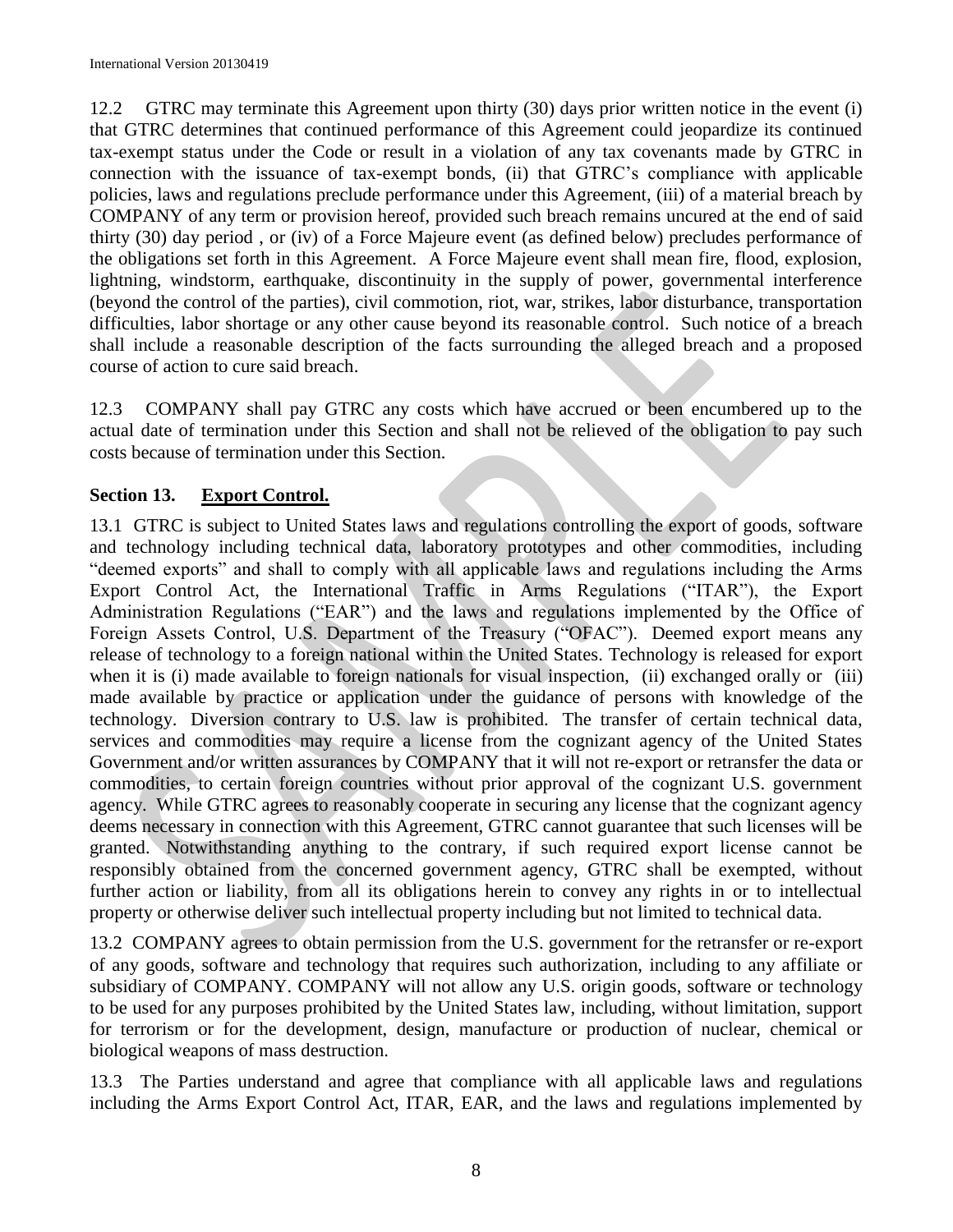OFAC which adversely affect the Research Project and/or any deliverables or grant of intellectual property rights hereunder shall not constitute a breach of this Agreement.

13.4 The provisions of this Section shall survive termination or expiration of this Agreement.

## **Section 14. Compliance.**

14.1 Each party represents to the best of its knowledge and belief that it has not made or offered and that it will not make or offer with respect to the matters which are subject of this Agreement any payment, gift, whether directly or through intermediaries, to or for the use of any public official (i.e. any person holding a legislative, administrative or judicial office, including any person exercising a public function for a public agency, a public enterprise or a public international organization), where such payment, gift, promise or advantage would violate the Foreign Corrupt Practices Act of 1977 of the United States, as amended by the Foreign Corrupt Practices Act Amendments of 1988 and as may be further amended and supplemented from time to time.

14.2 The parties shall comply with all requirements set forth in Title 15 C.F.R. Part 760 (Restrictive Trade Practices or Boycotts) and all related regulations pertaining to boycotts of specific countries.

14.3 The parties shall comply with all requirements set forth in 18 U.S.C. §§1581 et. seq. (Peonage, Slavery, and Trafficking in Persons) and all related regulations.

14.4 The parties agree that all research performed under this Agreement shall comply with the nondiscrimination policies and equal employment opportunity policies of GIT, which may be amended from time to time.

14.5 The parties agree that all research performed under this Agreement will comply with all applicable policies, laws and regulations. Further, the parties agree that compliance with any such laws and regulations which adversely affect a Research Project, any deliverables or grant of intellectual property rights hereunder shall not constitute a breach of this Agreement.

# **Section 15. Equipment.**

15.1 COMPANY understands and agrees that GTRC shall hold title in any equipment and materials not expressly made part of a deliverable that GTRC purchases, acquires, or fabricates with funds provided by COMPANY as authorized under this Agreement.

### **Section 16. Miscellaneous.**

16.1 All notices and other communication given under this Agreement will be effective five (5) days following deposit in the United States mail or commercial courier service, postage prepaid and addressed to the Parties at their respective addresses set forth below unless by such notice a different person or address has been designated.

Office of Industry Engagement \_\_\_\_\_\_\_\_\_\_\_\_\_\_\_\_\_\_\_\_\_\_\_\_\_\_\_\_\_\_\_\_\_ Georgia Tech Research Corporation 505 Tenth Street NW

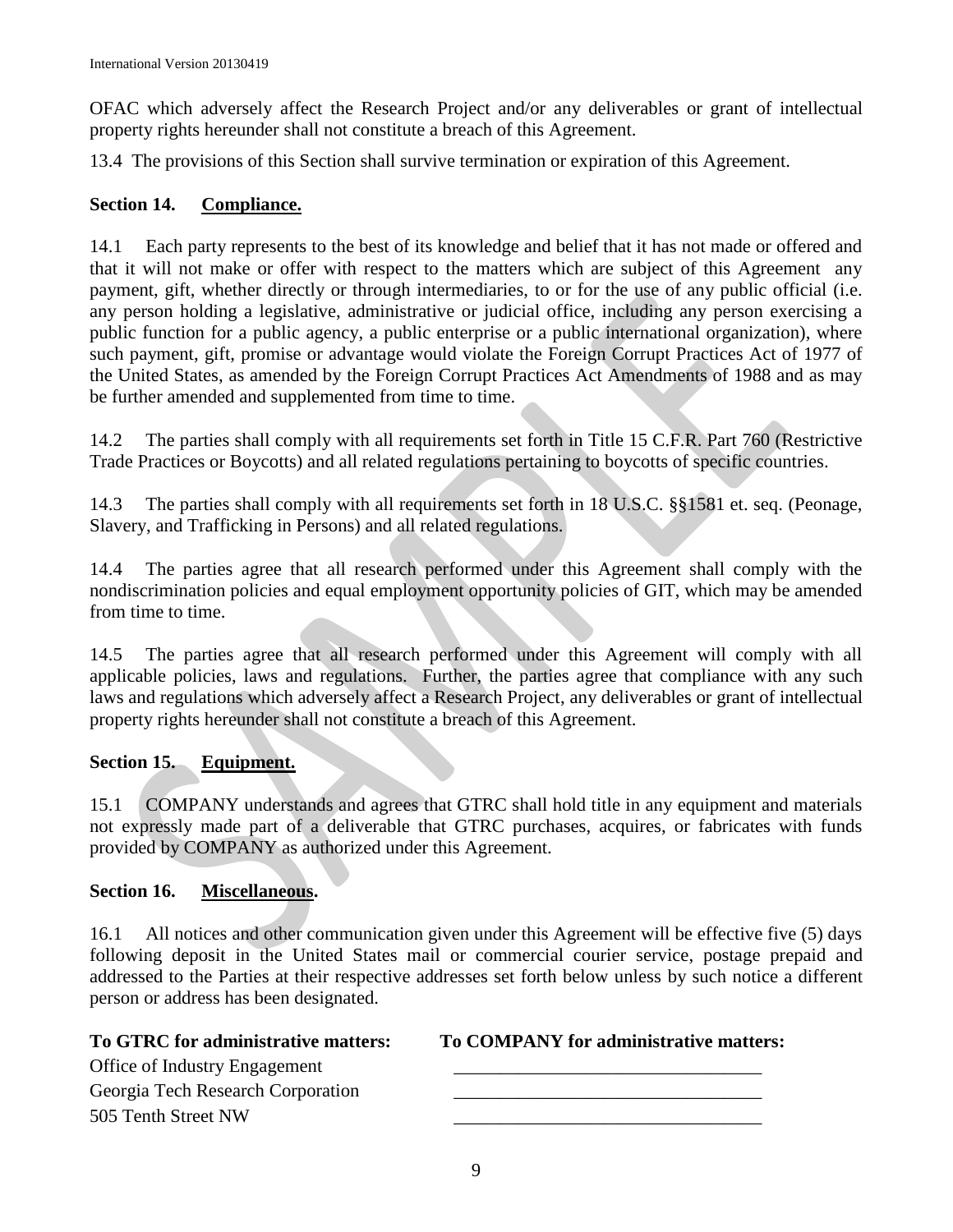| Atlanta, Georgia 30332-0420 USA<br>Attention:<br>Title: Associate<br>Telephone:<br>Fax Number: 404-894-6992<br>E-mail: |                                          |
|------------------------------------------------------------------------------------------------------------------------|------------------------------------------|
| To GTRC for technical matters:                                                                                         | <b>To COMPANY for technical matters:</b> |
| Georgia Institute of Technology                                                                                        |                                          |
| Atlanta, Georgia 30332-COMBINA                                                                                         |                                          |
| Attn:                                                                                                                  |                                          |
| Title: Project Director                                                                                                |                                          |
| Telephone:                                                                                                             |                                          |
| Fax Number:                                                                                                            |                                          |
| E-mail:                                                                                                                |                                          |
|                                                                                                                        |                                          |

16.2 GTRC and COMPANY are and will remain independent contractors and nothing herein will be construed to create a partnership, agency or joint venture between the Parties for federal and state law purposes. Each Party will be responsible for wages, hours and conditions of employment of its respective personnel during the term of, and under, this Agreement.

16.3 All questions concerning the validity, operation, interpretation and construction of this Agreement will be governed by and determined in accordance with the laws of the State of Georgia, USA.

16.4 The Parties irrevocably and exclusively submit to the jurisdiction of the state and federal courts of or for the State of Georgia, USA, including the related appellate courts in any such action or proceeding and waive any rights to a jury trial. Personal jurisdiction over the Parties may be obtained by the mailing (postage prepaid) of a summons or similar legal document to the Party's address for notices under this Agreement.

16.5 No waiver by either Party of any breach of any provision hereof will constitute a waiver of any other breach of that provision or of any other provision hereof.

16.6 This Agreement sets forth the entire agreement and understanding between GTRC and COMPANY and merges all prior discussions between the Parties pertaining to the subject matter hereof; and neither Party will be bound by any conditions, definitions, warranties, understandings or representations with respect to the subject matter hereof except as expressly provided herein or in writing. This Agreement may not be modified or altered except by a written document executed by authorized representatives of both Parties. No provision contained in any standard form document issued by COMPANY, including but not limited to any purchase order or confirmation order, will be applicable, even if signed by the Parties, unless the Parties also execute a separate document expressly modifying this Agreement to include such provisions.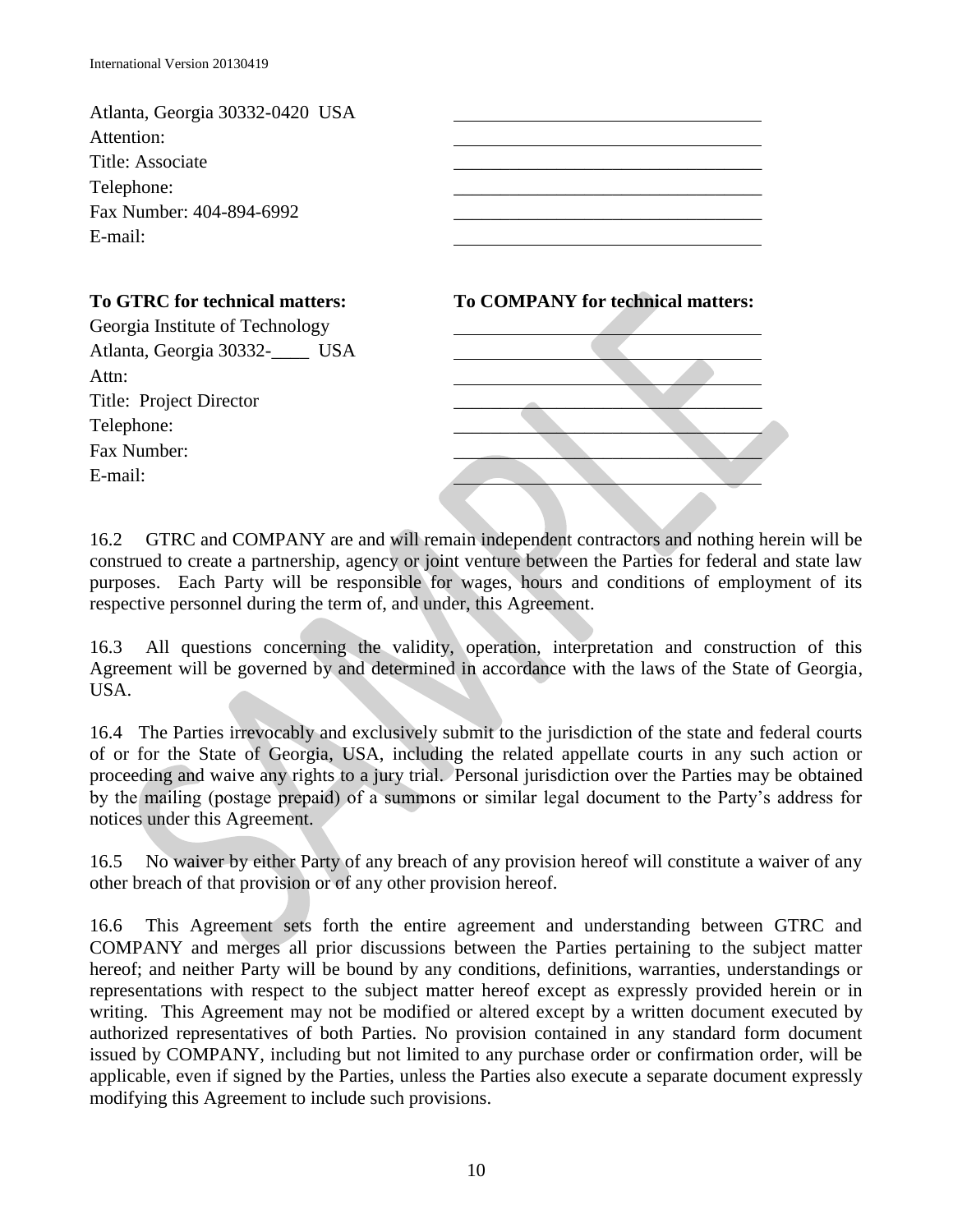IN WITNESS WHEREOF, this Agreement has been duly executed by our duly authorized representatives on the day and year set forth below.

# **GEORGIA TECH RESEARCH [COMPANY NAME] CORPORATION**

| Typed Name:         |
|---------------------|
| Title:              |
| Date: New York 1997 |
|                     |
|                     |
|                     |
|                     |
|                     |
|                     |
|                     |
|                     |
|                     |
|                     |
|                     |
|                     |
|                     |
|                     |
|                     |
|                     |
|                     |
|                     |
|                     |
|                     |
|                     |
|                     |
|                     |
|                     |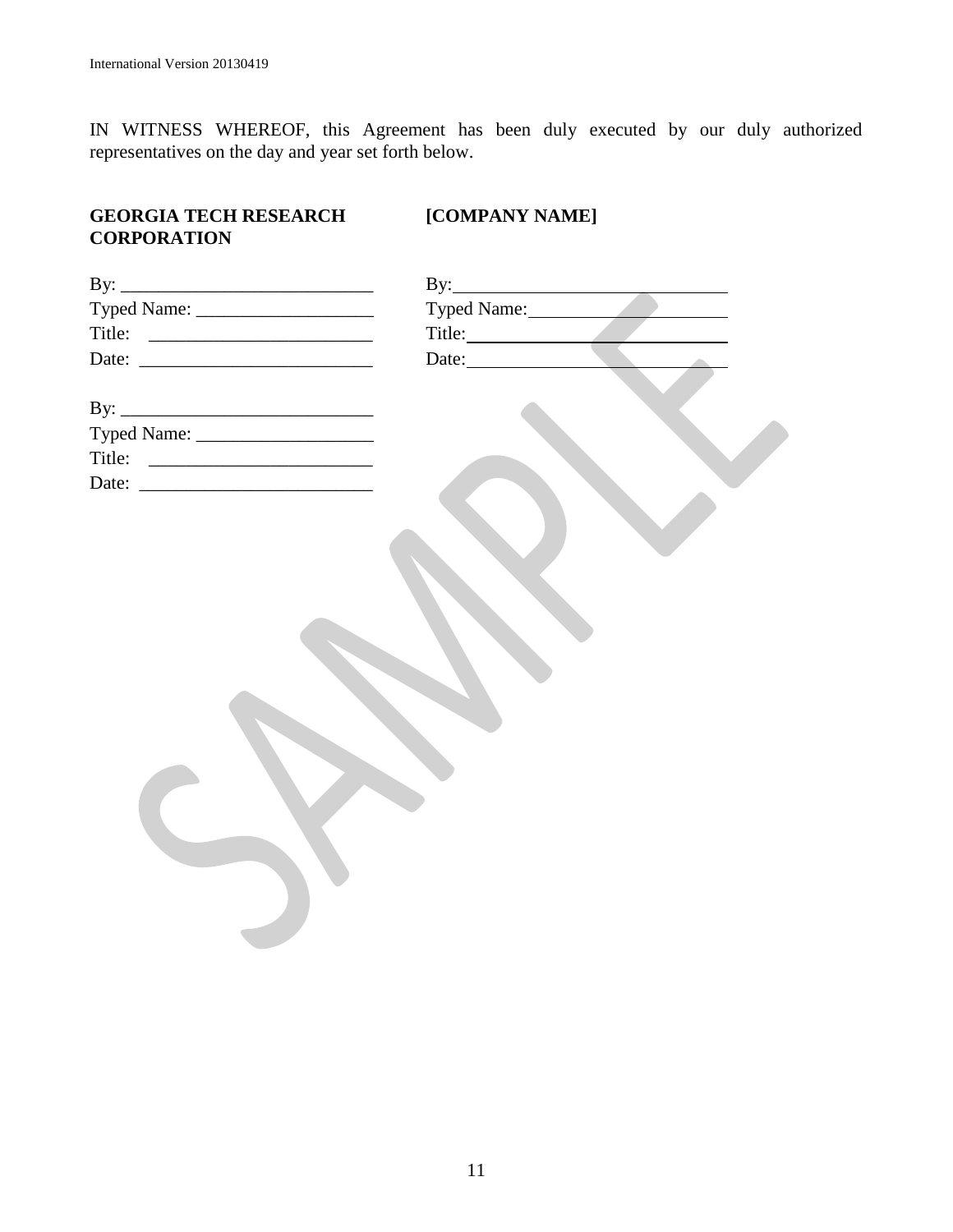# ATTACHMENT A- SOW

12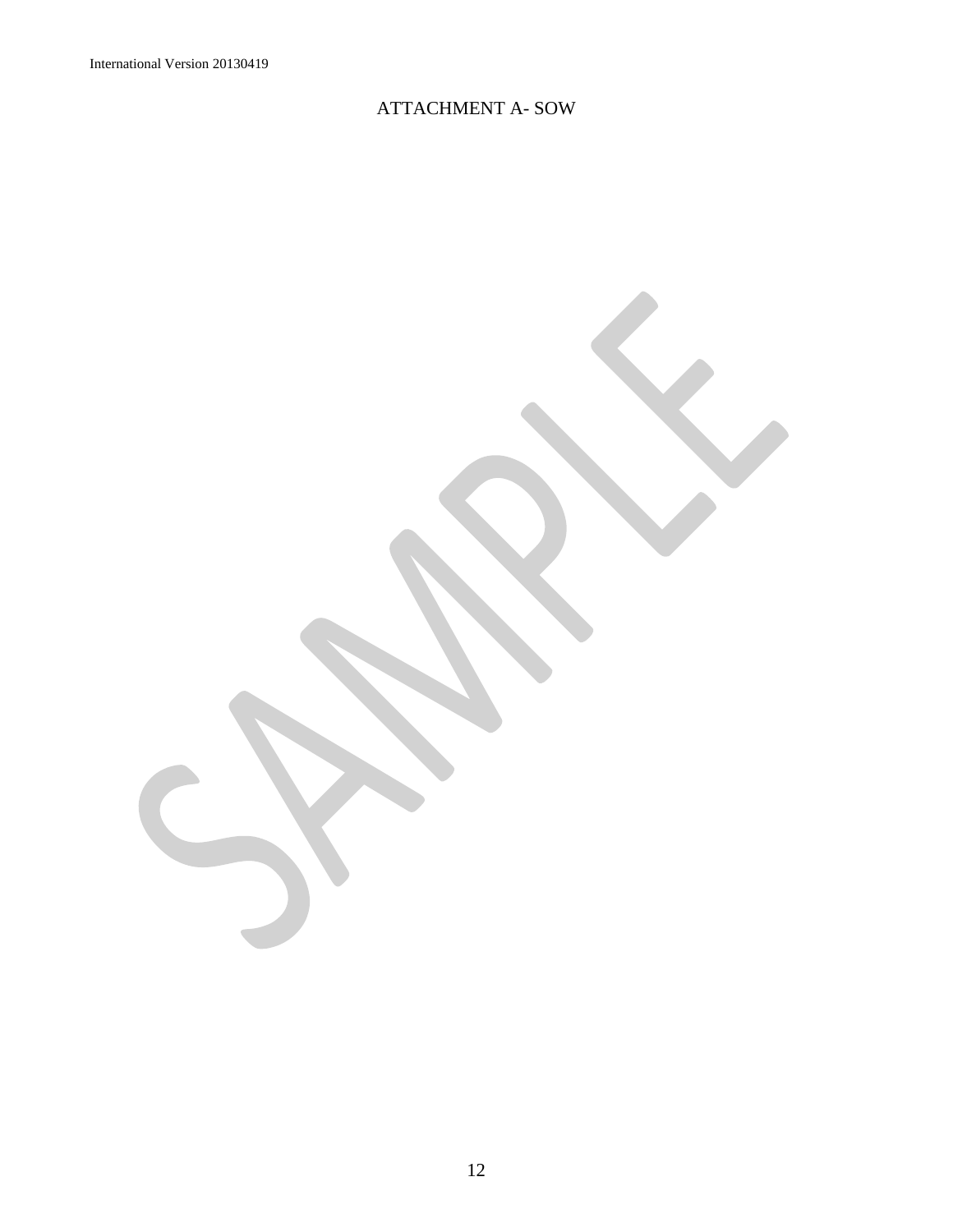# ATTACHMENT B

### CONFIRMATORY LICENSE Georgia Tech Research Corporation

 $\cdots$ 

Title of GTRC Sole Intellectual Property or Joint Intellectual Property:

GT Innovators(s):

GTRC ID:

# **WITNESSETH**

WHEREAS, GTRC during the performance of research under the Basic Research Agreement between GTRC and ("COMPANY") dated , conceived or created GTRC Sole Intellectual Property or Joint Intellectual Property as described in the written description, attached hereto; and

WHEREAS, pursuant to Paragraph 7.2 (d) of the Basic Research Agreement ("Research Agreement"), upon written election, COMPANY is entitled to certain rights in and to GTRC Sole Intellectual Property, in accordance with the terms and conditions of the Agreement and as confirmed herein; and

NOW, THEREFORE, GTRC, in consideration of the foregoing and the promises contained herein and intending to be legally bound does hereby stipulate and confirm the following:

### 1. DEFINED TERMS

1.1 Any capitalized term or word used but not defined herein shall have the same meaning as it is defined in the Research Agreement.

2. GRANT OF LICENSE

2.1 With respect to the GTRC Sole Intellectual Property to which GTRC has certain rights and interest in, subject to any applicable export control laws and regulations GTRC hereby grants to COMPANY a non-exclusive, royalty-free, paid-up license, in the Field of Use (as defined in Research Agreement) to \_\_\_\_\_\_\_\_\_\_\_\_\_\_\_\_\_\_\_\_ ("Subject Invention").

2.2 Without limiting the provisions of Section 13 of the Research Agreement and incorporating in full the terms and conditions of Section 13 of the Research Agreement, (i) COMPANY shall not export and/or re-export Subject Invention or any portion thereof, without fully and completely complying with any and all United States export or munitions control regulations and (ii) laws and any grant of intellectual property rights by GTRC to COMPANY hereunder, is specifically conditioned upon the compliance of such grant of intellectual property rights to applicable U.S. export control laws and regulations.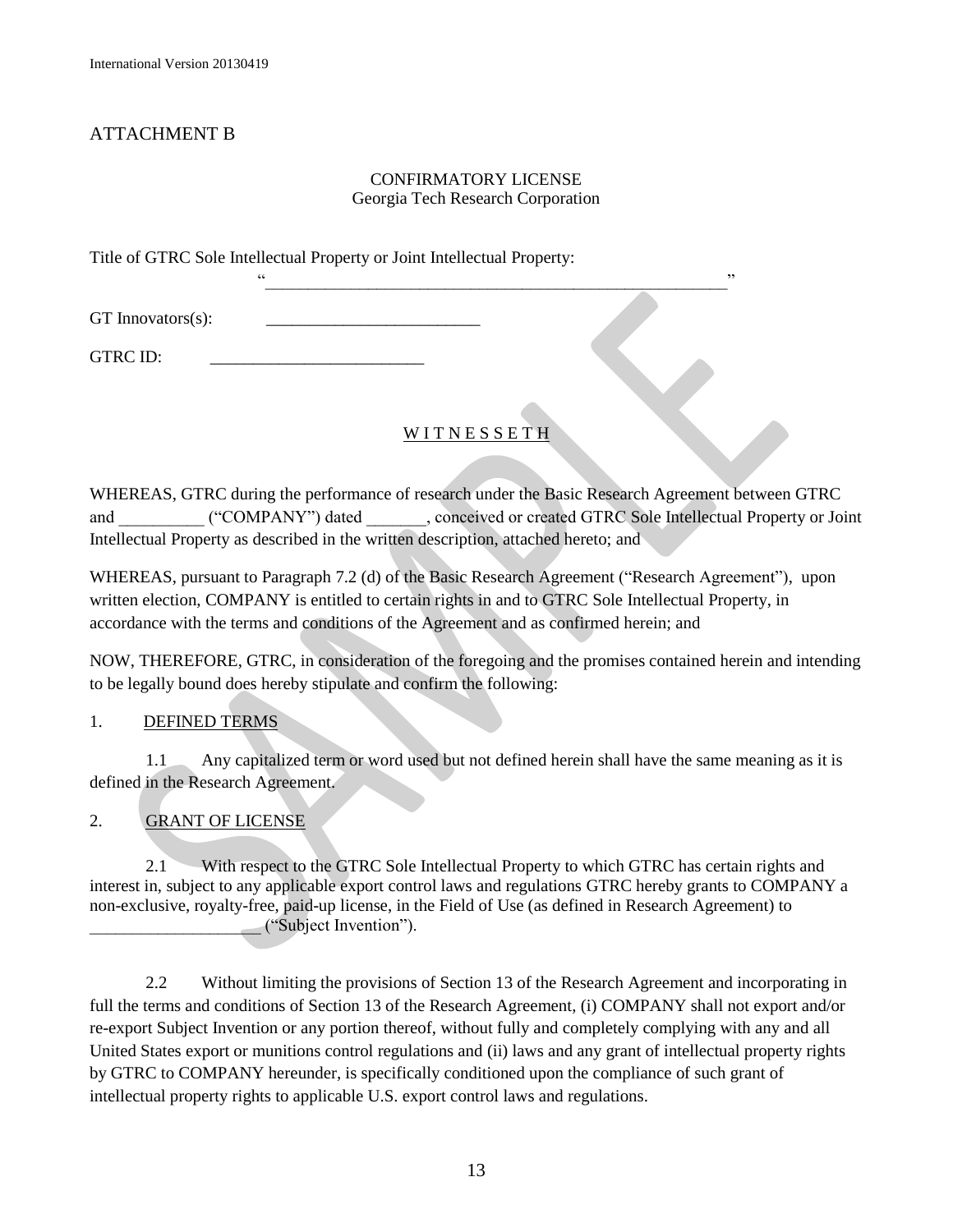### International Version 20130419

2.3 Notwithstanding anything to the contrary contained herein, GTRC hereby reserves for itself and GIT and irrevocable, world-wide, fully-paid non-exclusive license in and to Subject Invention for educational and research and development purposes, whether alone or with a third party.

### 3. CONSIDERATION

3.1 In consideration of the granting herein of the license as described above, COMPANY shall comply with the terms and conditions set forth in the Research Agreement and this Agreement including, but not limited to, making all payments due therein.

### 4. NOTICE OF INFRINGEMENT

4.1 COMPANY shall notify GTRC of any known infringement or other unauthorized use of the Subject Invention licensed hereunder.

### 5. INDEMNITY

5.1 COMPANY hereby indemnifies and holds harmless GTRC, GIT, and the Board of Regents of the University System of Georgia, and their employees, officers, board members and agents (hereinafter "Indemnitees") from and against all claims, suits, liabilities, damages, costs, fees, expenses or losses arising out of or resulting from COMPANY's performance under this Agreement, including but not limited to any third party claims against Indemnitees for patent, copyright, and/or trademark infringement and/or patent interference, and any damages, losses or liabilities whatsoever with respect to death or injury to any person and damage to any property arising from the possession, use or operation of products/services produced or sold by COMPANY or their customers in any manner whatsoever.

### 6. DISCLAIMER AND LIMITATION OF LIABILITY

6.1 GTRC DISCLAIMS ANY AND ALL PROMISES, REPRESENTATIONS AND WARRANTIES WITH RESPECT TO THE TECHNOLOGY, INCLUDING ITS CONDITION, CONFORMITY TO ANY REPRESENTATION OR DESCRIPTION, THE EXISTENCE OF ANY LATENT OR PATENT DEFECTS THEREIN, ITS MERCHANTABILITY OR FITNESS FOR A PARTICULAR USE OR PURPOSE,VALIDITY OF ANY INTELLECTUAL PROPERTY RIGHTS OR CLAIMS, OR NONINFRINGEMENT OF ANY THIRD PARTY INTELLECTUAL PROPERTY RIGHTS.

6.2 In no event shall GTRC be liable for any use by COMPANY of the Subject Invention, or any loss, claim, damage or liability, of whatsoever kind or nature, which may arise from or in connection with COMPANY's performance under this Agreement.

### 7. TERM AND TERMINATION

7.1 This Agreement shall commence upon the acknowledging signature of a duly authorized representative of COMPANY ("Effective Date") and shall continue (i) until the expiration of the last expiring patent covering the Subject Invention hereunder or (ii) in the case in which no patent claims the Subject Invention, for a period of twenty (20) years.